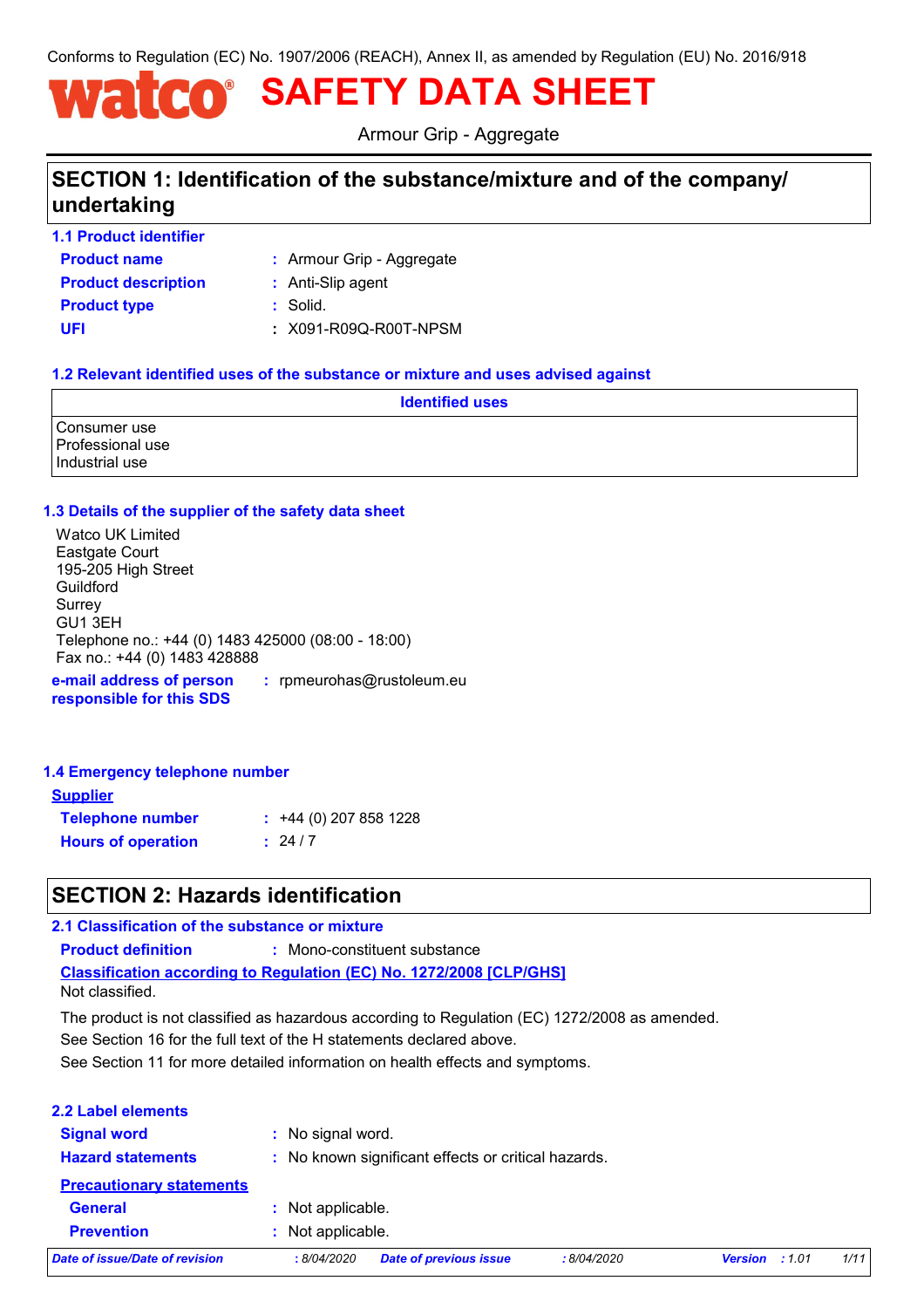## **SECTION 2: Hazards identification**

| <b>Response</b>                                                                                                                                                 | : Not applicable.                                                                                                             |
|-----------------------------------------------------------------------------------------------------------------------------------------------------------------|-------------------------------------------------------------------------------------------------------------------------------|
| <b>Storage</b>                                                                                                                                                  | : Not applicable.                                                                                                             |
| <b>Disposal</b>                                                                                                                                                 | : P501 - Dispose of contents and container in accordance with all local, regional,<br>national and international regulations. |
| <b>Hazardous ingredients</b>                                                                                                                                    | : Not applicable.                                                                                                             |
| <b>Supplemental label</b><br>elements                                                                                                                           | : Not applicable.                                                                                                             |
| <b>Annex XVII - Restrictions</b><br>on the manufacture,<br>placing on the market and<br>use of certain dangerous<br>substances, mixtures and<br><b>articles</b> | : Not applicable.                                                                                                             |
| <b>Special packaging requirements</b>                                                                                                                           |                                                                                                                               |
| <b>Containers to be fitted</b><br>with child-resistant<br>fastenings                                                                                            | : Not applicable.                                                                                                             |
| Tactile warning of danger : Not applicable.                                                                                                                     |                                                                                                                               |

### **2.3 Other hazards**

| <b>Product meets the criteria</b>                                            | <b>PBT</b>  |     |     |     | vPvR | vP  | vΒ  |
|------------------------------------------------------------------------------|-------------|-----|-----|-----|------|-----|-----|
| for PBT or vPvB according<br>to Regulation (EC) No.<br>1907/2006, Annex XIII | N/A         | N/A | N/A | N/A | N/A  | N/A | N/A |
| <b>Other hazards which do</b>                                                | None known. |     |     |     |      |     |     |

**Other hazards which do : not result in classification**

# **SECTION 3: Composition/information on ingredients**

| <b>3.1 Substances</b>                  | Mono-constituent substance |               |                                                                            |     |
|----------------------------------------|----------------------------|---------------|----------------------------------------------------------------------------|-----|
| <b>Product/ingredient</b><br>name      | <b>Identifiers</b>         | $\frac{9}{6}$ | <b>Classification</b><br><b>Regulation (EC) No. 1272/2008 [CLP]   Type</b> |     |
| Slags, copper smelting   EC: 266-968-3 | CAS: 67711-92-6            | 100           | Not classified.                                                            | [A] |

There are no additional ingredients present which, within the current knowledge of the supplier, are classified and contribute to the classification of the substance and hence require reporting in this section.

**Type** 

[A] Constituent

[B] Impurity

[C] Stabilising additive

Occupational exposure limits, if available, are listed in Section 8.

# **SECTION 4: First aid measures**

# **4.1 Description of first aid measures**

| <b>General</b> | : In all cases of doubt, or when symptoms persist, seek medical attention. Never give<br>anything by mouth to an unconscious person. If unconscious, place in recovery<br>position and seek medical advice. |
|----------------|-------------------------------------------------------------------------------------------------------------------------------------------------------------------------------------------------------------|
| Eye contact    | : Remove contact lenses, irrigate copiously with clean, fresh water, holding the<br>eyelids apart for at least 10 minutes and seek immediate medical advice.                                                |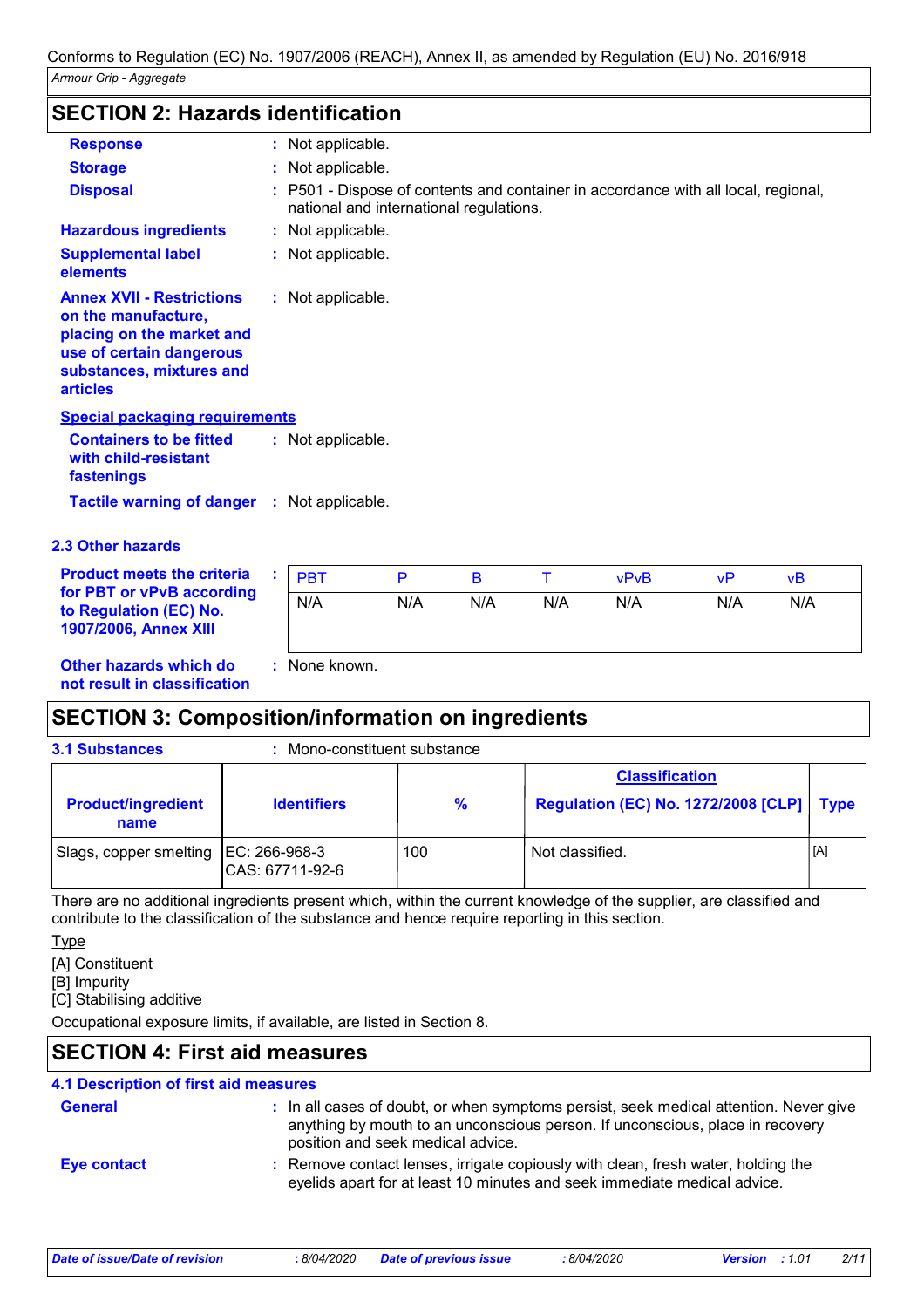### **SECTION 4: First aid measures**

| <b>Inhalation</b>                 | : Remove to fresh air. Keep person warm and at rest. If not breathing, if breathing is<br>irregular or if respiratory arrest occurs, provide artificial respiration or oxygen by<br>trained personnel. |
|-----------------------------------|--------------------------------------------------------------------------------------------------------------------------------------------------------------------------------------------------------|
| <b>Skin contact</b>               | : Remove contaminated clothing and shoes. Wash skin thoroughly with soap and<br>water or use recognised skin cleanser. Do NOT use solvents or thinners.                                                |
| <b>Ingestion</b>                  | : If swallowed, seek medical advice immediately and show the container or label.<br>Keep person warm and at rest. Do NOT induce vomiting.                                                              |
| <b>Protection of first-aiders</b> | : No action shall be taken involving any personal risk or without suitable training.                                                                                                                   |

#### **4.2 Most important symptoms and effects, both acute and delayed**

There are no data available on the mixture itself. The product is not classified as hazardous according to Regulation (EC) 1272/2008 as amended.

Repeated or prolonged contact with the mixture may cause removal of natural fat from the skin, resulting in nonallergic contact dermatitis and absorption through the skin.

If splashed in the eyes, the liquid may cause irritation and reversible damage.

This takes into account, where known, delayed and immediate effects and also chronic effects of components from short-term and long-term exposure by oral, inhalation and dermal routes of exposure and eye contact.

#### **Over-exposure signs/symptoms**

| Eye contact         | : No specific data. |
|---------------------|---------------------|
| <b>Inhalation</b>   | : No specific data. |
| <b>Skin contact</b> | : No specific data. |
| <b>Ingestion</b>    | : No specific data. |

#### **4.3 Indication of any immediate medical attention and special treatment needed**

| <b>Notes to physician</b>  | Treat symptomatically. Contact poison treatment specialist immediately if large |
|----------------------------|---------------------------------------------------------------------------------|
|                            | quantities have been ingested or inhaled.                                       |
| <b>Specific treatments</b> | No specific treatment.                                                          |

See toxicological information (Section 11)

### **SECTION 5: Firefighting measures**

| 5.1 Extinguishing media                                   |                                                                                                                                                                                                     |
|-----------------------------------------------------------|-----------------------------------------------------------------------------------------------------------------------------------------------------------------------------------------------------|
| <b>Suitable extinguishing</b><br>media                    | : Recommended: alcohol-resistant foam, $CO2$ , powders, water spray.                                                                                                                                |
| <b>Unsuitable extinguishing</b><br>media                  | : Do not use water jet.                                                                                                                                                                             |
| 5.2 Special hazards arising from the substance or mixture |                                                                                                                                                                                                     |
| <b>Hazards from the</b><br>substance or mixture           | : No specific fire or explosion hazard.                                                                                                                                                             |
| <b>Hazardous thermal</b><br>decomposition products        | : No specific data.                                                                                                                                                                                 |
| <b>5.3 Advice for firefighters</b>                        |                                                                                                                                                                                                     |
| <b>Special protective actions</b><br>for fire-fighters    | : Promptly isolate the scene by removing all persons from the vicinity of the incident if<br>there is a fire. No action shall be taken involving any personal risk or without<br>suitable training. |
|                                                           |                                                                                                                                                                                                     |

*Date of issue/Date of revision* **:** *8/04/2020 Date of previous issue : 8/04/2020 Version : 1.01 3/11*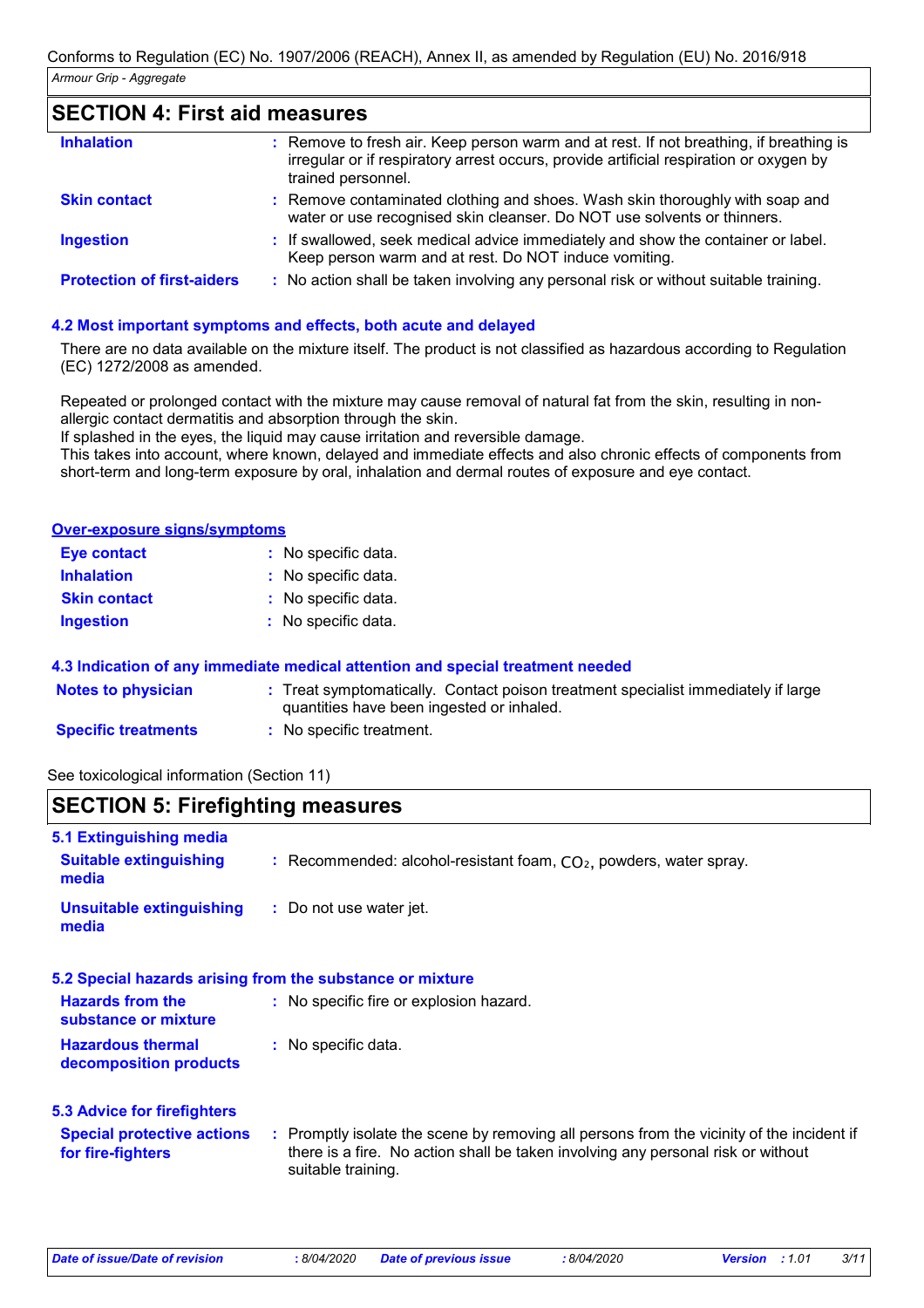### **SECTION 5: Firefighting measures**

| <b>Special protective</b>   | : Fire-fighters should wear appropriate protective equipment and self-contained     |
|-----------------------------|-------------------------------------------------------------------------------------|
| equipment for fire-fighters | breathing apparatus (SCBA) with a full face-piece operated in positive pressure     |
|                             | mode. Clothing for fire-fighters (including helmets, protective boots and gloves)   |
|                             | conforming to European standard EN 469 will provide a basic level of protection for |
|                             | chemical incidents.                                                                 |

### **SECTION 6: Accidental release measures**

|                                                  | 6.1 Personal precautions, protective equipment and emergency procedures                                                                                                                                                                                                            |
|--------------------------------------------------|------------------------------------------------------------------------------------------------------------------------------------------------------------------------------------------------------------------------------------------------------------------------------------|
| For non-emergency<br>personnel                   | : No action shall be taken involving any personal risk or without suitable training.<br>Evacuate surrounding areas. Keep unnecessary and unprotected personnel from<br>entering. Do not touch or walk through spilt material. Put on appropriate personal<br>protective equipment. |
|                                                  | For emergency responders : If specialised clothing is required to deal with the spillage, take note of any<br>information in Section 8 on suitable and unsuitable materials. See also the<br>information in "For non-emergency personnel".                                         |
| <b>6.2 Environmental</b><br>precautions          | : Avoid dispersal of spilt material and runoff and contact with soil, waterways, drains<br>and sewers. Inform the relevant authorities if the product has caused environmental<br>pollution (sewers, waterways, soil or air).                                                      |
|                                                  | 6.3 Methods and material for containment and cleaning up                                                                                                                                                                                                                           |
| <b>Small spill</b>                               | : Move containers from spill area. Vacuum or sweep up material and place in a<br>designated, labelled waste container. Dispose of via a licensed waste disposal<br>contractor.                                                                                                     |
| <b>Large spill</b>                               | : Move containers from spill area. Prevent entry into sewers, water courses,<br>basements or confined areas. Vacuum or sweep up material and place in a<br>designated, labelled waste container. Dispose of via a licensed waste disposal<br>contractor.                           |
| <b>6.4 Reference to other</b><br><b>sections</b> | : See Section 1 for emergency contact information.<br>See Section 8 for information on appropriate personal protective equipment.<br>See Section 13 for additional waste treatment information.                                                                                    |

### **SECTION 7: Handling and storage**

The information in this section contains generic advice and guidance.

#### Avoid contact with skin and eyes. Avoid inhalation of vapour, spray or mist. **:** Eating, drinking and smoking should be prohibited in areas where this material is handled, stored and processed. Put on appropriate personal protective equipment (see Section 8). Never use pressure to empty. Container is not a pressure vessel. Always keep in containers made from the same material as the original one. Comply with the health and safety at work laws. Do not allow to enter drains or watercourses. **7.1 Precautions for safe handling**

#### **7.2 Conditions for safe storage, including any incompatibilities**

Store in accordance with local regulations.

#### **Notes on joint storage**

Keep away from: oxidising agents, strong alkalis, strong acids.

#### **Additional information on storage conditions**

Observe label precautions. Store in a dry, cool and well-ventilated area. Keep away from heat and direct sunlight. Keep container tightly closed.

No smoking. Prevent unauthorised access. Containers that have been opened must be carefully resealed and kept upright to prevent leakage.

### **7.3 Specific end use(s)**

*Date of issue/Date of revision* **:** *8/04/2020 Date of previous issue : 8/04/2020 Version : 1.01 4/11*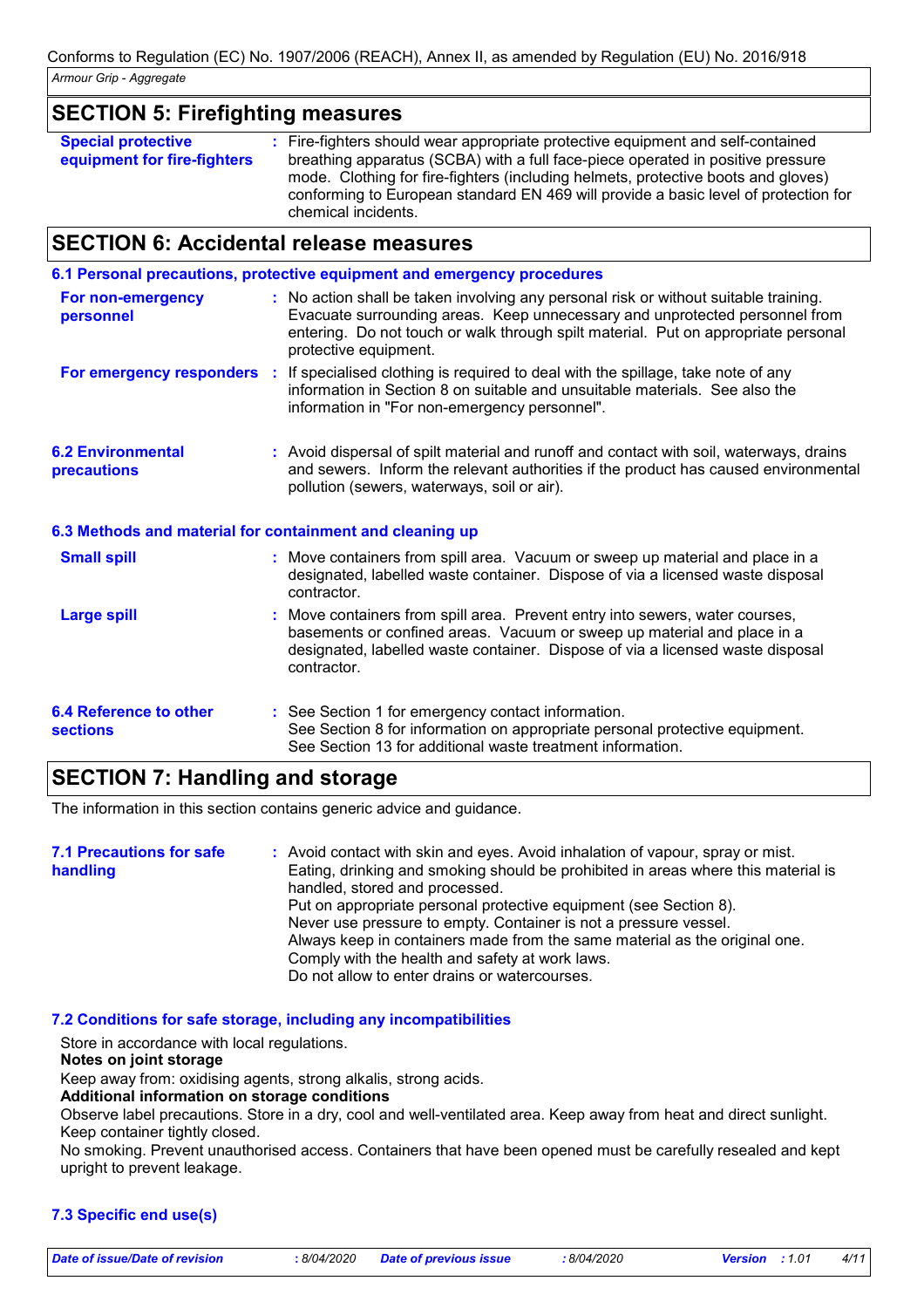### **SECTION 7: Handling and storage**

**Recommendations :**

**Industrial sector specific : solutions**

: Not available. : Not available.

# **SECTION 8: Exposure controls/personal protection**

The information in this section contains generic advice and guidance. Information is provided based on typical anticipated uses of the product. Additional measures might be required for bulk handling or other uses that could significantly increase worker exposure or environmental releases.

#### **8.1 Control parameters**

#### **Occupational exposure limits**

No exposure limit value known.

**Recommended monitoring procedures :** If this product contains ingredients with exposure limits, personal, workplace atmosphere or biological monitoring may be required to determine the effectiveness of the ventilation or other control measures and/or the necessity to use respiratory protective equipment. Reference should be made to monitoring standards, such as the following: European Standard EN 689 (Workplace atmospheres - Guidance for the assessment of exposure by inhalation to chemical agents for comparison with limit values and measurement strategy) European Standard EN 14042 (Workplace atmospheres - Guide for the application and use of procedures for the assessment of exposure to chemical and biological agents) European Standard EN 482 (Workplace atmospheres - General requirements for the performance of procedures for the measurement of chemical agents) Reference to national guidance documents for methods for the determination of hazardous substances will also be required.

#### **DNELs/DMELs**

No DNELs/DMELs available.

#### **PNECs**

No PNECs available

| <b>8.2 Exposure controls</b>                      |                                                                                                                                                                                                                                                                                                                                                                                                   |
|---------------------------------------------------|---------------------------------------------------------------------------------------------------------------------------------------------------------------------------------------------------------------------------------------------------------------------------------------------------------------------------------------------------------------------------------------------------|
| <b>Appropriate engineering</b><br><b>controls</b> | : Provide adequate ventilation. Where reasonably practicable, this should be<br>achieved by the use of local exhaust ventilation and good general extraction. If<br>these are not sufficient to maintain concentrations of particulates and solvent<br>vapours below the OEL, suitable respiratory protection must be worn.                                                                       |
| <b>Individual protection measures</b>             |                                                                                                                                                                                                                                                                                                                                                                                                   |
| <b>Hygiene measures</b>                           | : Wash hands, forearms and face thoroughly after handling chemical products, before<br>eating, smoking and using the lavatory and at the end of the working period.<br>Appropriate techniques should be used to remove potentially contaminated clothing.<br>Wash contaminated clothing before reusing. Ensure that eyewash stations and<br>safety showers are close to the workstation location. |
| <b>Eye/face protection</b>                        | : Safety eyewear complying with an approved standard should be used when a risk<br>assessment indicates this is necessary to avoid exposure to liquid splashes, mists,<br>gases or dusts. If contact is possible, the following protection should be worn,<br>unless the assessment indicates a higher degree of protection: safety glasses with<br>side-shields.                                 |
| <b>Skin protection</b>                            |                                                                                                                                                                                                                                                                                                                                                                                                   |
|                                                   | <b>EN 374</b>                                                                                                                                                                                                                                                                                                                                                                                     |
| <b>Body protection</b>                            | : Personal protective equipment for the body should be selected based on the task<br>being performed and the risks involved and should be approved by a specialist<br>before handling this product.                                                                                                                                                                                               |
| <b>Other skin protection</b>                      | : Appropriate footwear and any additional skin protection measures should be<br>selected based on the task being performed and the risks involved and should be<br>approved by a specialist before handling this product.                                                                                                                                                                         |

*Date of issue/Date of revision* **:** *8/04/2020 Date of previous issue : 8/04/2020 Version : 1.01 5/11*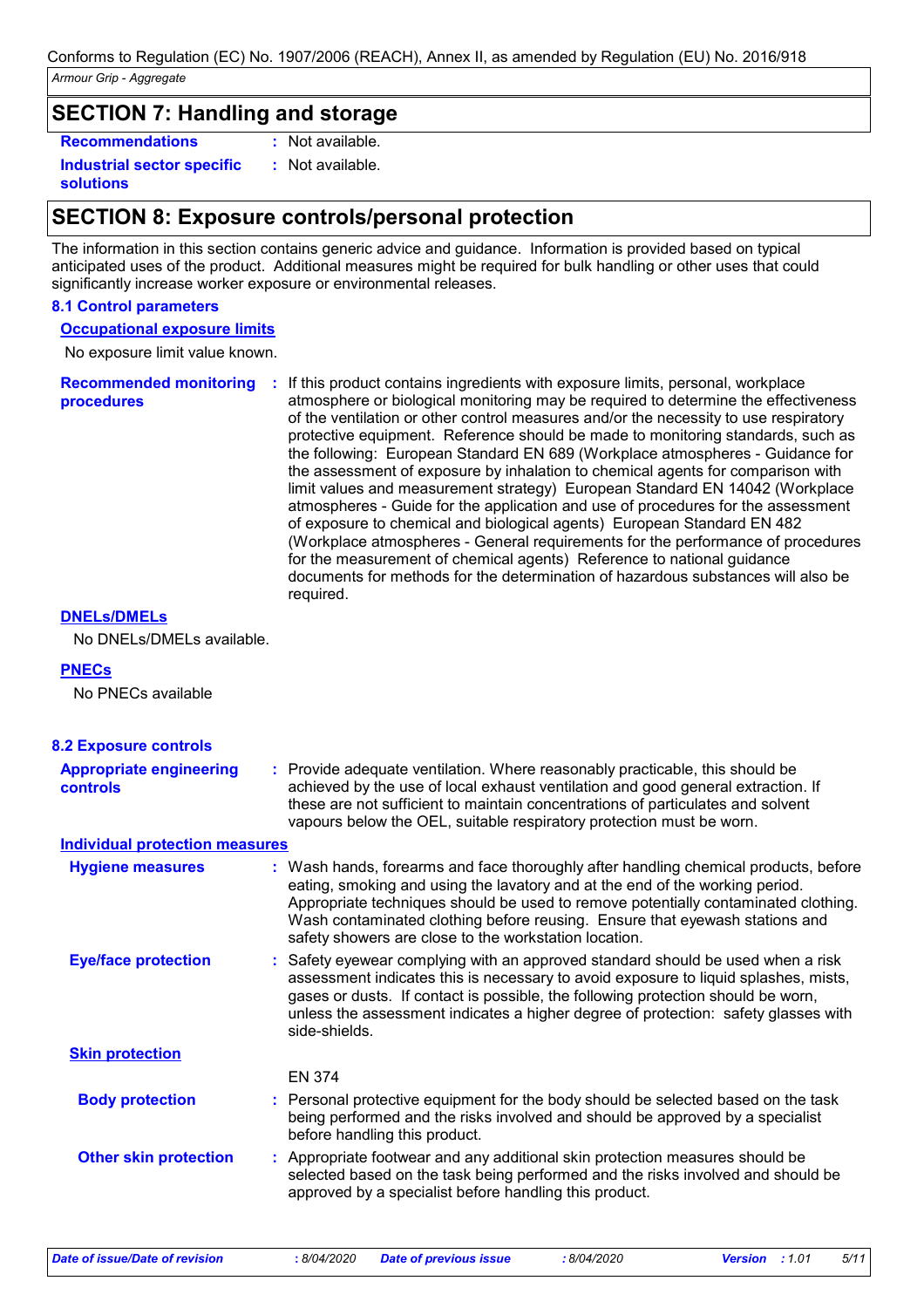# **SECTION 8: Exposure controls/personal protection**

| <b>Respiratory protection</b>                    | Based on the hazard and potential for exposure, select a respirator that meets the<br>appropriate standard or certification. Respirators must be used according to a<br>respiratory protection program to ensure proper fitting, training, and other important<br>aspects of use.                                             |
|--------------------------------------------------|-------------------------------------------------------------------------------------------------------------------------------------------------------------------------------------------------------------------------------------------------------------------------------------------------------------------------------|
| <b>Environmental exposure</b><br><b>controls</b> | Emissions from ventilation or work process equipment should be checked to ensure<br>they comply with the requirements of environmental protection legislation. In some<br>cases, fume scrubbers, filters or engineering modifications to the process<br>equipment will be necessary to reduce emissions to acceptable levels. |

# **SECTION 9: Physical and chemical properties**

| 9.1 Information on basic physical and chemical properties |    |                    |
|-----------------------------------------------------------|----|--------------------|
| <b>Appearance</b>                                         |    |                    |
| <b>Physical state</b>                                     | ÷. | Solid.             |
| <b>Colour</b>                                             |    | Black.             |
| <b>Odour</b>                                              |    | Not available.     |
| <b>Odour threshold</b>                                    |    | Not available.     |
| рH                                                        |    | Not available.     |
| <b>Melting point/freezing point</b>                       | ÷  | Not available.     |
| <b>Initial boiling point and</b><br>boiling range         | ÷. | Not available.     |
| <b>Flash point</b>                                        |    | Not available.     |
| <b>Evaporation rate</b>                                   |    | Not available.     |
| <b>Flammability (solid, gas)</b>                          | ř. | Not available.     |
| <b>Upper/lower flammability or</b><br>explosive limits    | ŧ. | Not available.     |
| <b>Vapour pressure</b>                                    |    | Not available.     |
| <b>Vapour density</b>                                     |    | : Not available.   |
| <b>Relative density</b>                                   |    | $: 3,2$ to 4       |
| <b>Solubility(ies)</b>                                    |    | Not available.     |
| <b>Partition coefficient: n-octanol/</b><br>water         |    | $:$ Not available. |
| <b>Auto-ignition temperature</b>                          |    | Not available.     |
| <b>Decomposition temperature</b>                          | t. | $1059^{\circ}$ C   |
| <b>Viscosity</b>                                          |    | Not available.     |
| <b>Explosive properties</b>                               | ŧ. | Not available.     |
| <b>Oxidising properties</b>                               | ÷  | Not available.     |
|                                                           |    |                    |

#### **9.2 Other information**

No additional information.

# **SECTION 10: Stability and reactivity**

| <b>10.1 Reactivity</b>                            | : No specific test data related to reactivity available for this product or its ingredients.  |
|---------------------------------------------------|-----------------------------------------------------------------------------------------------|
| <b>10.2 Chemical stability</b>                    | : Stable under recommended storage and handling conditions (see Section 7).                   |
| <b>10.3 Possibility of</b><br>hazardous reactions | : Under normal conditions of storage and use, hazardous reactions will not occur.             |
| <b>10.4 Conditions to avoid</b>                   | : When exposed to high temperatures may produce hazardous decomposition<br>products.          |
| Date of issue/Date of revision                    | 6/11<br><b>Date of previous issue</b><br>:8/04/2020<br><b>Version</b><br>: 8/04/2020<br>:1.01 |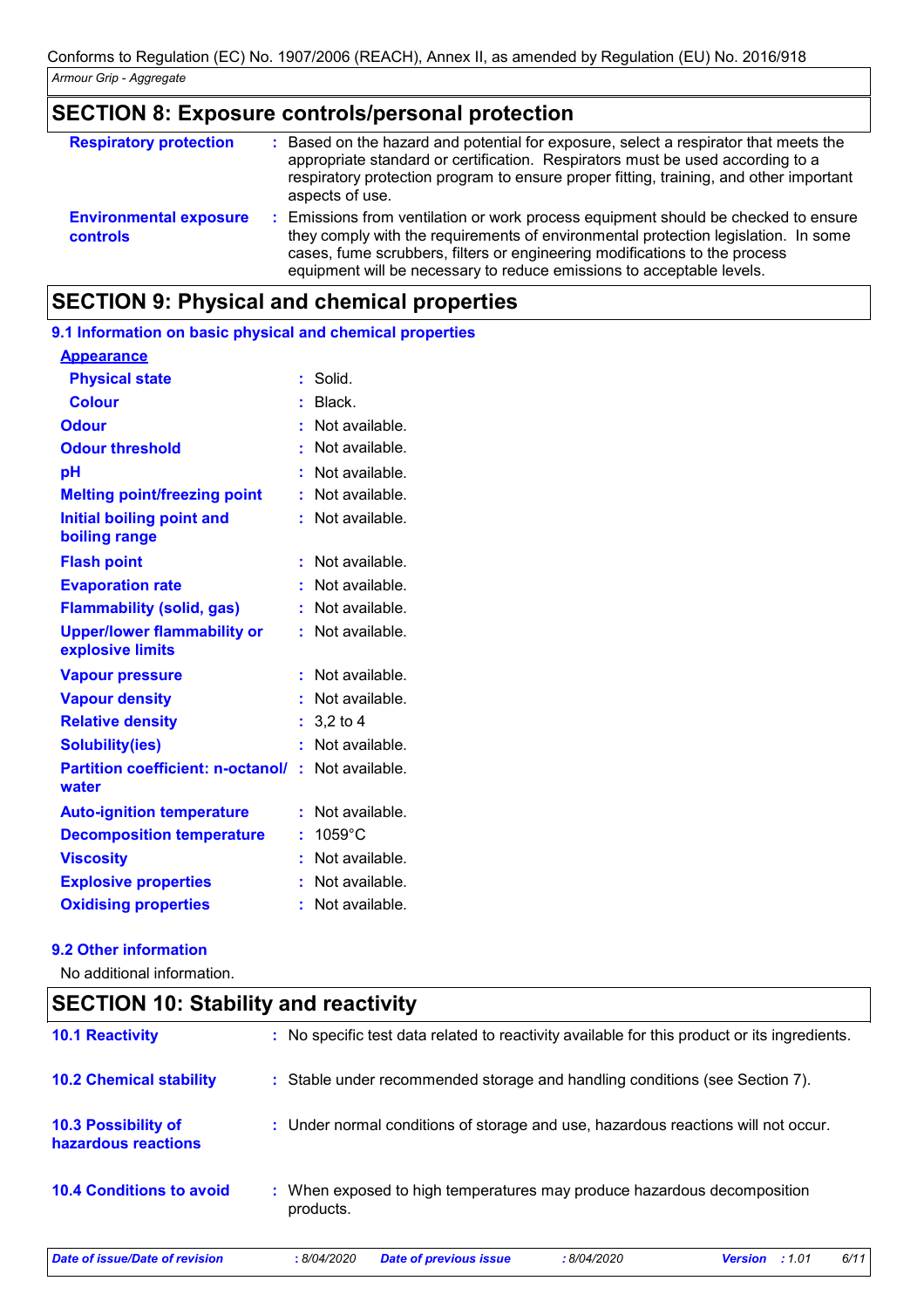| <b>SECTION 10: Stability and reactivity</b>     |  |                                                                                                                                     |
|-------------------------------------------------|--|-------------------------------------------------------------------------------------------------------------------------------------|
| 10.5 Incompatible materials                     |  | : Keep away from the following materials to prevent strong exothermic reactions:<br>oxidising agents, strong alkalis, strong acids. |
| <b>10.6 Hazardous</b><br>decomposition products |  | : Under normal conditions of storage and use, hazardous decomposition products<br>should not be produced.                           |
| <b>SECTION 11: Toxicological information</b>    |  |                                                                                                                                     |

### **11.1 Information on toxicological effects**

| <b>Acute toxicity</b>                                     |                                                                                            |  |
|-----------------------------------------------------------|--------------------------------------------------------------------------------------------|--|
| <b>Conclusion/Summary</b>                                 | : Not available.                                                                           |  |
| <b>Irritation/Corrosion</b>                               |                                                                                            |  |
| <b>Conclusion/Summary</b>                                 | : Not available.                                                                           |  |
| <b>Sensitisation</b>                                      |                                                                                            |  |
| <b>Conclusion/Summary</b>                                 | : Not available.                                                                           |  |
| <b>Mutagenicity</b>                                       |                                                                                            |  |
| <b>Conclusion/Summary</b>                                 | : Not available.                                                                           |  |
| <b>Carcinogenicity</b>                                    |                                                                                            |  |
| <b>Conclusion/Summary</b>                                 | : Not available.                                                                           |  |
| <b>Reproductive toxicity</b>                              |                                                                                            |  |
| <b>Conclusion/Summary</b>                                 | : Not available.                                                                           |  |
| <b>Teratogenicity</b>                                     |                                                                                            |  |
| <b>Conclusion/Summary</b>                                 | : Not available.                                                                           |  |
| <b>Specific target organ toxicity (single exposure)</b>   |                                                                                            |  |
| Not available.                                            |                                                                                            |  |
| <b>Specific target organ toxicity (repeated exposure)</b> |                                                                                            |  |
| Not available.                                            |                                                                                            |  |
| <b>Aspiration hazard</b>                                  |                                                                                            |  |
| Not available.                                            |                                                                                            |  |
|                                                           | Delayed and immediate effects as well as chronic effects from short and long-term exposure |  |
| <b>Short term exposure</b>                                |                                                                                            |  |
| <b>Potential immediate</b><br>effects                     | : Not available.                                                                           |  |
| <b>Potential delayed effects</b>                          | : Not available.                                                                           |  |
|                                                           |                                                                                            |  |
| <b>Long term exposure</b>                                 |                                                                                            |  |
| <b>Potential immediate</b><br>effects                     | : Not available.                                                                           |  |
| <b>Potential delayed effects : Not available.</b>         |                                                                                            |  |
| <b>Potential chronic health effects</b>                   |                                                                                            |  |
| Not available.                                            |                                                                                            |  |
| <b>Conclusion/Summary</b>                                 | Not available.                                                                             |  |
| <b>General</b>                                            | No known significant effects or critical hazards.                                          |  |
| <b>Carcinogenicity</b>                                    | No known significant effects or critical hazards.                                          |  |
| <b>Mutagenicity</b>                                       | No known significant effects or critical hazards.                                          |  |
| <b>Teratogenicity</b>                                     | No known significant effects or critical hazards.                                          |  |
| <b>Developmental effects</b>                              | No known significant effects or critical hazards.                                          |  |
| <b>Fertility effects</b>                                  | No known significant effects or critical hazards.                                          |  |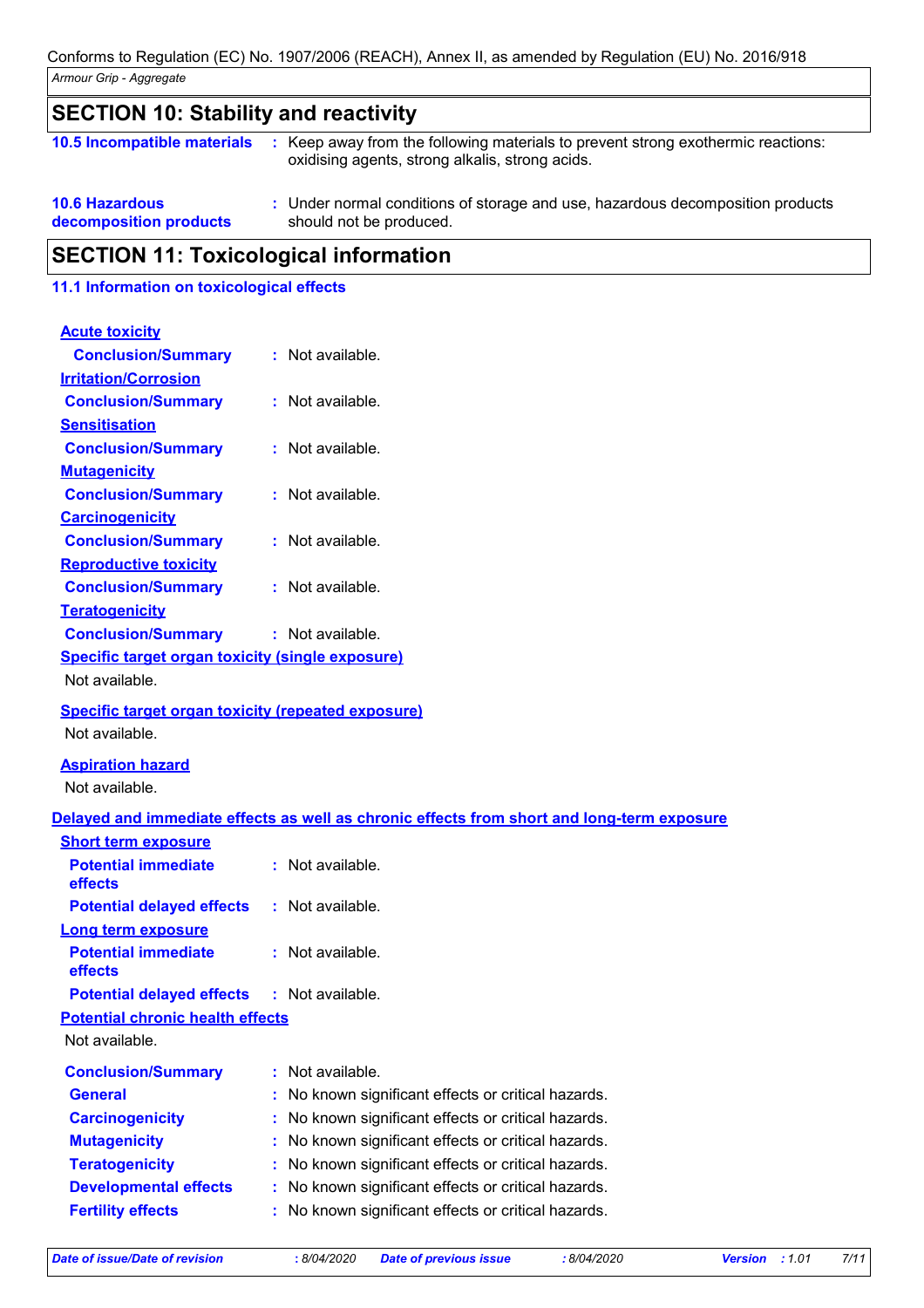| <b>SECTION 11: Toxicological information</b> |                  |  |
|----------------------------------------------|------------------|--|
| <b>Other information</b>                     | : Not available. |  |

# **SECTION 12: Ecological information**

#### **12.1 Toxicity**

There are no data available on the mixture itself. Do not allow to enter drains or watercourses.

The mixture has been assessed following the summation method of the CLP Regulation (EC) No 1272/2008 and is not classified as hazardous to the environment.

**Conclusion/Summary :** Not available.

#### **12.2 Persistence and degradability**

**Conclusion/Summary :** Not available.

#### **12.3 Bioaccumulative potential**

Not available.

| 12.4 Mobility in soil                                   |                  |
|---------------------------------------------------------|------------------|
| <b>Soil/water partition</b><br><b>coefficient (Koc)</b> | : Not available. |
| <b>Mobility</b>                                         | : Not available. |

#### **12.5 Results of PBT and vPvB assessment**

This mixture does not contain any substances that are assessed to be a PBT or a vPvB.

#### **12.6 Other adverse effects** : No known significant effects or critical hazards.

### **SECTION 13: Disposal considerations**

The information in this section contains generic advice and guidance.

#### **13.1 Waste treatment methods**

| <b>Product</b>                 |                                                                                                                                                                                                                                                                                                                                                                                                                                                                                                                                                      |
|--------------------------------|------------------------------------------------------------------------------------------------------------------------------------------------------------------------------------------------------------------------------------------------------------------------------------------------------------------------------------------------------------------------------------------------------------------------------------------------------------------------------------------------------------------------------------------------------|
| <b>Methods of disposal</b>     | : The generation of waste should be avoided or minimised wherever possible.<br>Disposal of this product, solutions and any by-products should at all times comply<br>with the requirements of environmental protection and waste disposal legislation<br>and any regional local authority requirements. Dispose of surplus and non-<br>recyclable products via a licensed waste disposal contractor. Waste should not be<br>disposed of untreated to the sewer unless fully compliant with the requirements of<br>all authorities with jurisdiction. |
| <b>Hazardous waste</b>         | : Within the present knowledge of the supplier, this product is not regarded as<br>hazardous waste, as defined by EU Directive 2008/98/EC.                                                                                                                                                                                                                                                                                                                                                                                                           |
| <b>Disposal considerations</b> | : Do not allow to enter drains or watercourses.<br>Dispose of according to all federal, state and local applicable regulations.<br>If this product is mixed with other wastes, the original waste product code may no<br>longer apply and the appropriate code should be assigned.<br>For further information, contact your local waste authority.                                                                                                                                                                                                   |
| <b>Packaging</b>               |                                                                                                                                                                                                                                                                                                                                                                                                                                                                                                                                                      |
| <b>Methods of disposal</b>     | : The generation of waste should be avoided or minimised wherever possible. Waste<br>packaging should be recycled. Incineration or landfill should only be considered<br>when recycling is not feasible.                                                                                                                                                                                                                                                                                                                                             |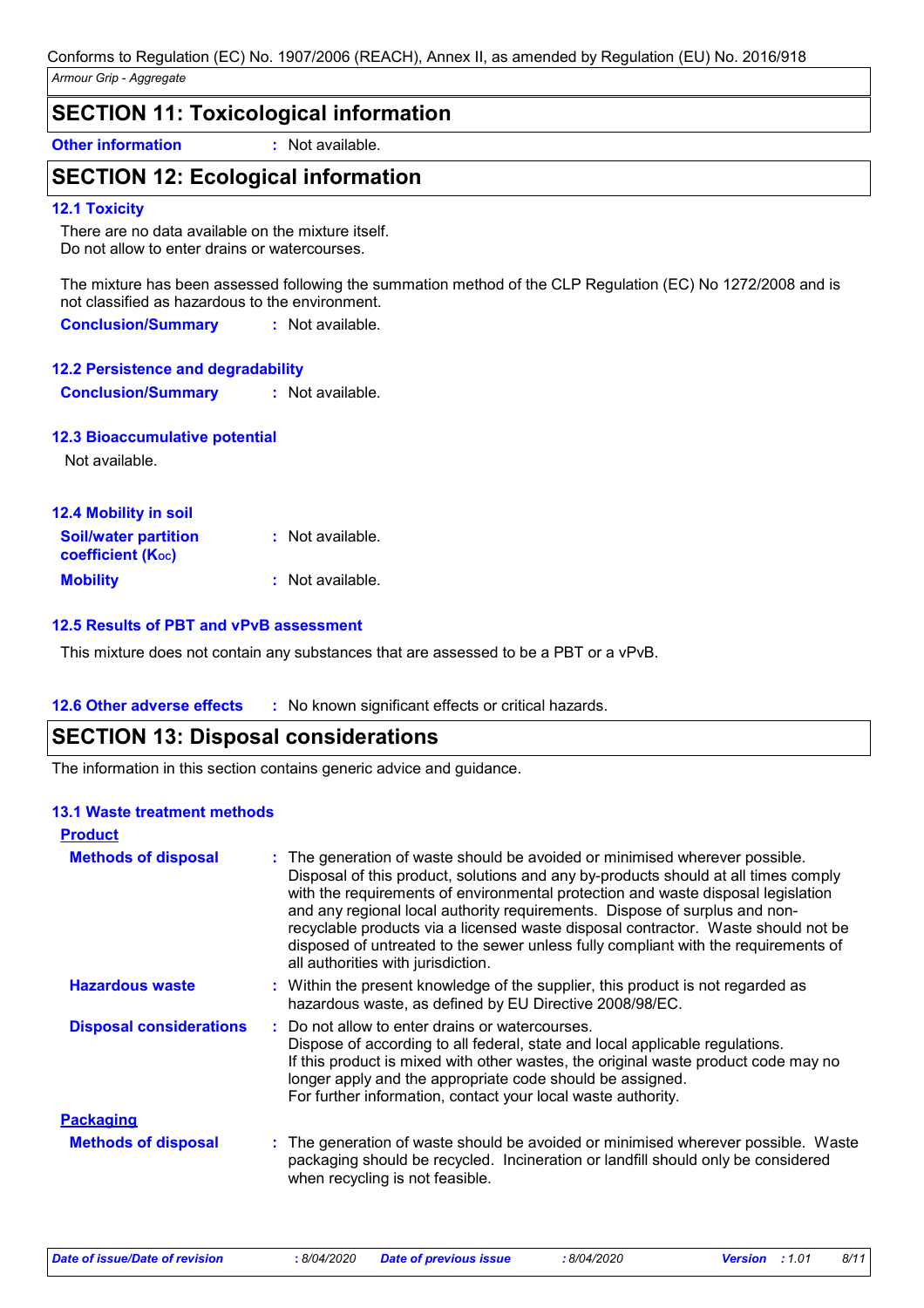| <b>SECTION 13: Disposal considerations</b> |                                                      |
|--------------------------------------------|------------------------------------------------------|
| <b>Disposal considerations</b>             | : Using information provided in this safety data she |

| <b>Disposal considerations</b> | : Using information provided in this safety data sheet, advice should be obtained from<br>the relevant waste authority on the classification of empty containers.<br>Empty containers must be scrapped or reconditioned.<br>Dispose of containers contaminated by the product in accordance with local or<br>national legal provisions. |
|--------------------------------|-----------------------------------------------------------------------------------------------------------------------------------------------------------------------------------------------------------------------------------------------------------------------------------------------------------------------------------------|
| <b>Special precautions</b>     | : This material and its container must be disposed of in a safe way. Empty containers<br>or liners may retain some product residues. Avoid dispersal of spilt material and                                                                                                                                                              |

runoff and contact with soil, waterways, drains and sewers.

# **SECTION 14: Transport information**

|                                           | <b>ADR/RID</b> | <b>ADN</b>     | <b>IMDG</b>    | <b>IATA</b>    |
|-------------------------------------------|----------------|----------------|----------------|----------------|
| 14.1 UN number                            | Not regulated. | Not regulated. | Not regulated. | Not regulated. |
| 14.2 UN proper<br>shipping name           | $\blacksquare$ |                |                |                |
| <b>14.3 Transport</b><br>hazard class(es) | -              |                |                |                |
| 14.4 Packing<br>group                     |                |                |                |                |
| 14.5<br><b>Environmental</b><br>hazards   | No.            | No.            | No.            | No.            |
| <b>Additional</b><br>information          |                |                |                |                |

**14.6 Special precautions for user Transport within user's premises:** always transport in closed containers that are **:** upright and secure. Ensure that persons transporting the product know what to do in the event of an accident or spillage.

# **SECTION 15: Regulatory information**

**15.1 Safety, health and environmental regulations/legislation specific for the substance or mixture EU Regulation (EC) No. 1907/2006 (REACH)**

**Annex XIV - List of substances subject to authorisation**

**Annex XIV**

None of the components are listed.

**Substances of very high concern**

None of the components are listed.

**Annex XVII - Restrictions :** Not applicable. **on the manufacture, placing on the market and use of certain dangerous substances, mixtures and articles**

**Other EU regulations**

| <b>VOC for Ready-for-Use</b><br>Mixture | : Not applicable.                        |
|-----------------------------------------|------------------------------------------|
| <b>Europe inventory</b>                 | : All components are listed or exempted. |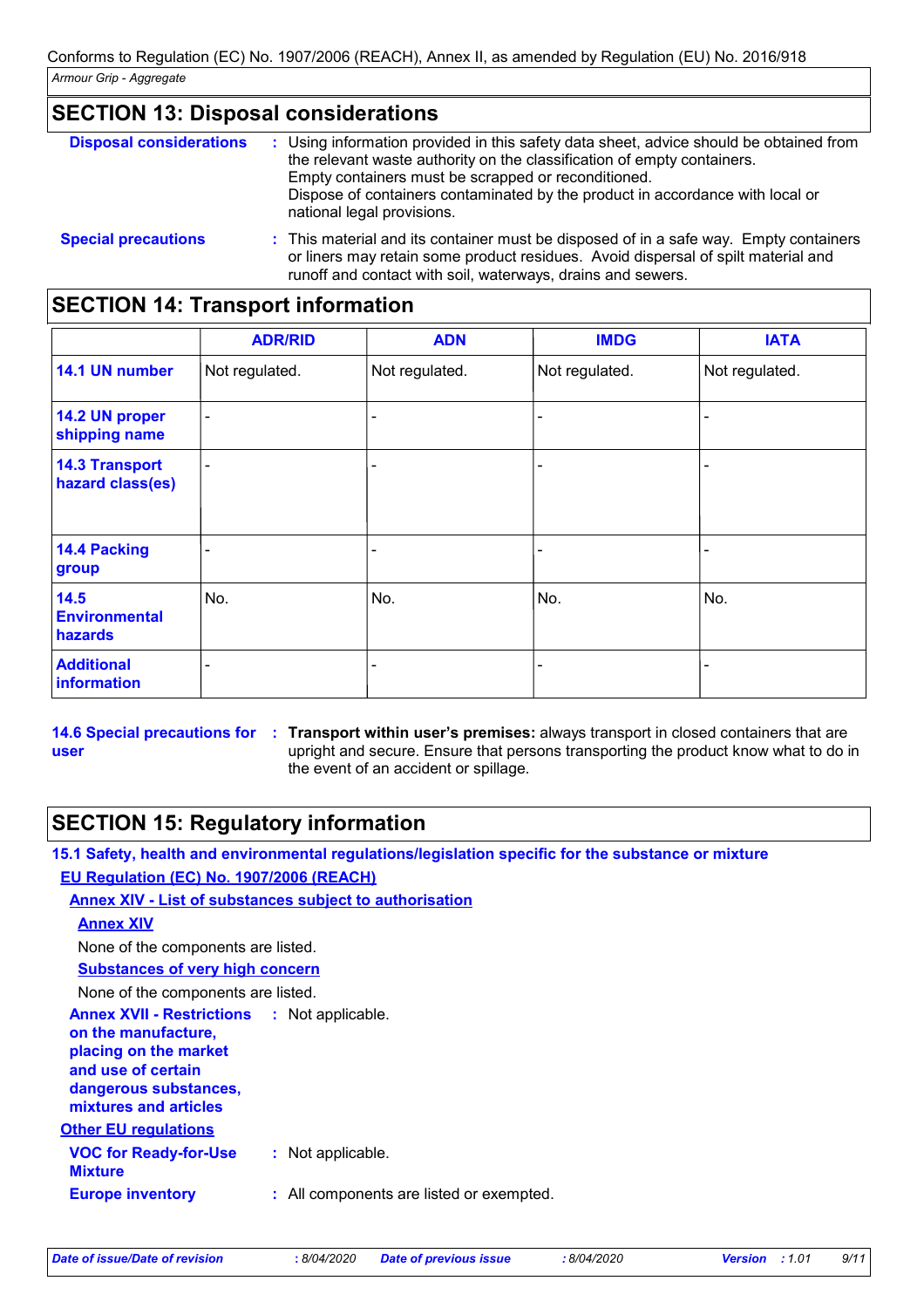| Armour Grip - Aggregate                           | borromo to regulation (EO) no. ToomEooo (nextory), minox ii, ao amondod by regulation (EO) no. Eo roi o ro                                                                                                                                                                                                                                                                                                               |
|---------------------------------------------------|--------------------------------------------------------------------------------------------------------------------------------------------------------------------------------------------------------------------------------------------------------------------------------------------------------------------------------------------------------------------------------------------------------------------------|
|                                                   | <b>SECTION 15: Regulatory information</b>                                                                                                                                                                                                                                                                                                                                                                                |
| <b>Black List Chemicals</b><br>(76/464/EEC)       |                                                                                                                                                                                                                                                                                                                                                                                                                          |
| Ozone depleting substances (1005/2009/EU)         |                                                                                                                                                                                                                                                                                                                                                                                                                          |
| Not listed.                                       |                                                                                                                                                                                                                                                                                                                                                                                                                          |
| <b>Prior Informed Consent (PIC) (649/2012/EU)</b> |                                                                                                                                                                                                                                                                                                                                                                                                                          |
| Not listed.                                       |                                                                                                                                                                                                                                                                                                                                                                                                                          |
|                                                   |                                                                                                                                                                                                                                                                                                                                                                                                                          |
| <b>Seveso Directive</b>                           |                                                                                                                                                                                                                                                                                                                                                                                                                          |
|                                                   | This product is not controlled under the Seveso Directive.                                                                                                                                                                                                                                                                                                                                                               |
| <b>National regulations</b>                       |                                                                                                                                                                                                                                                                                                                                                                                                                          |
| <b>References</b>                                 | The information contained in this safety data sheet does not constitute the user's<br>own assessment of workplace risks, as required by other health and safety<br>legislation. The provisions of the national health and safety at work regulations apply<br>to the use of this product at work.<br>: EH40/2005 Workplace exposure limits<br>Conforms to Regulation (EC) No. 1907/2006 (REACH), Annex II, as amended by |
|                                                   | Regulation (EU) No. 2016/918                                                                                                                                                                                                                                                                                                                                                                                             |
| <b>International requlations</b>                  |                                                                                                                                                                                                                                                                                                                                                                                                                          |
|                                                   | <b>Chemical Weapon Convention List Schedules I, II &amp; III Chemicals</b>                                                                                                                                                                                                                                                                                                                                               |
| Not listed.                                       |                                                                                                                                                                                                                                                                                                                                                                                                                          |
| <b>Montreal Protocol</b><br>Not listed.           |                                                                                                                                                                                                                                                                                                                                                                                                                          |
| Not listed.                                       | <b>Stockholm Convention on Persistent Organic Pollutants</b>                                                                                                                                                                                                                                                                                                                                                             |
|                                                   | <b>Rotterdam Convention on Prior Informed Consent (PIC)</b>                                                                                                                                                                                                                                                                                                                                                              |
| Not listed.                                       |                                                                                                                                                                                                                                                                                                                                                                                                                          |
|                                                   |                                                                                                                                                                                                                                                                                                                                                                                                                          |
| Not listed.                                       | <b>UNECE Aarhus Protocol on POPs and Heavy Metals</b>                                                                                                                                                                                                                                                                                                                                                                    |
| <b>CN code</b><br>: 28181000                      |                                                                                                                                                                                                                                                                                                                                                                                                                          |
| <b>International lists</b>                        |                                                                                                                                                                                                                                                                                                                                                                                                                          |
| <b>National inventory</b>                         |                                                                                                                                                                                                                                                                                                                                                                                                                          |
| <b>Australia</b>                                  | : All components are listed or exempted.                                                                                                                                                                                                                                                                                                                                                                                 |
| <b>Canada</b>                                     | : At least one component is not listed in DSL but all such components are listed in<br>NDSL.                                                                                                                                                                                                                                                                                                                             |
| <b>China</b>                                      | : Not determined.                                                                                                                                                                                                                                                                                                                                                                                                        |
| <b>Japan</b>                                      | Japan inventory (ENCS): Not determined.<br>Japan inventory (ISHL): Not determined.                                                                                                                                                                                                                                                                                                                                       |
| <b>Malaysia</b>                                   | : Not determined                                                                                                                                                                                                                                                                                                                                                                                                         |
| <b>New Zealand</b>                                | Not determined.                                                                                                                                                                                                                                                                                                                                                                                                          |
| <b>Philippines</b>                                | Not determined.                                                                                                                                                                                                                                                                                                                                                                                                          |
| <b>Republic of Korea</b>                          | Not determined.                                                                                                                                                                                                                                                                                                                                                                                                          |
| <b>Taiwan</b>                                     | Not determined.                                                                                                                                                                                                                                                                                                                                                                                                          |
| <b>Turkey</b>                                     | Not determined.                                                                                                                                                                                                                                                                                                                                                                                                          |
| <b>United States</b>                              | Not determined.                                                                                                                                                                                                                                                                                                                                                                                                          |
| <b>Thailand</b>                                   | Not determined.                                                                                                                                                                                                                                                                                                                                                                                                          |
| <b>Viet Nam</b>                                   | Not determined.                                                                                                                                                                                                                                                                                                                                                                                                          |